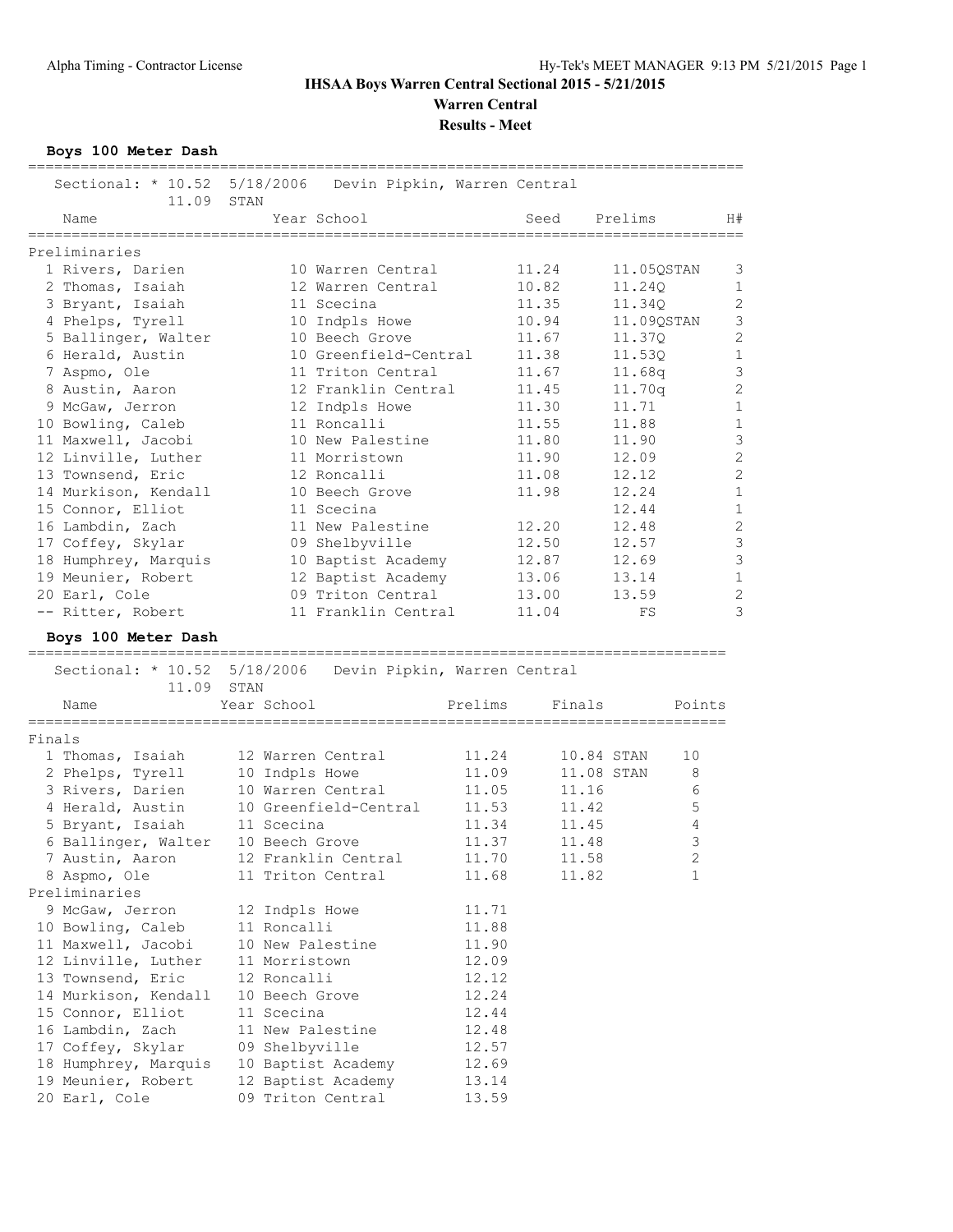**Warren Central**

**Results - Meet**

#### **....Boys 100 Meter Dash**

-- Ritter, Robert 11 Franklin Central FS

**Boys 200 Meter Dash**

==================================================================================

 Sectional: \* 21.52 5/22/2014 Isaiah Thomas, Warren Centr Sectional: \* 21.52 5/22/2014 Isaiah Thomas, Warren Centr

| . |  |            |  |  |
|---|--|------------|--|--|
|   |  | 22.40 STAN |  |  |

| 22.40                                          | STAN |                       |       |            |                |
|------------------------------------------------|------|-----------------------|-------|------------|----------------|
| Name<br>====================================== |      | Year School           | Seed  | Prelims    | H#             |
| 1 Thomas, Isaiah                               |      | 12 Warren Central     | 21.52 | 21.55QSTAN | 1              |
| 2 Ritter, Robert                               |      | 11 Franklin Central   | 22.55 | 22.470     | 3              |
| 3 Gossett, Brady                               |      | 12 Triton Central     | 22.60 | 23.14Q     | $\overline{c}$ |
| 4 Prowell, Stoney                              |      | 12 Indpls Marshall    | 22.66 | 21.94QSTAN | $\mathbf 1$    |
| 5 Cornner, Michael                             |      | 12 Warren Central     | 22.37 | 22.990     | 3              |
| 6 Poturalski, Chris                            |      | 12 New Palestine      | 22.27 | 23.17Q     | $\overline{c}$ |
| 7 Herald, Austin                               |      | 10 Greenfield-Central | 22.81 | 23.11q     | $\mathbf{1}$   |
| 8 Padgett, Travon                              |      | 11 Franklin Central   | 23.47 | 23.22q     | 3              |
| 9 Wilson, Seth                                 |      | 09 Beech Grove        | 23.59 | 23.47      | 3              |
| 10 Bowling, Caleb                              |      | 11 Roncalli           | 23.32 | 23.55      | $\overline{c}$ |
| 11 Ballinger, Walter                           |      | 10 Beech Grove        | 23.67 | 23.60      | $\mathbf{1}$   |
| 12 Bryant, Isaiah                              |      | 11 Scecina            | 23.99 | 23.68      | $\overline{c}$ |
| 13 Mehki, Mensah                               |      | 11 Indpls Marshall    | 23.65 | 23.83      | $\overline{c}$ |
| 14 Henderson, Dontae                           |      | 10 Indpls Howe        | 29.00 | 23.99      | $1\,$          |
| 15 Tift, Austyn                                |      | 11 Greenfield-Central |       | 24.34      | 3              |
| 16 Newett, Ethan                               |      | 09 Roncalli           | 24.11 | 24.35      | 3              |
| 17 Aspmo, Ole                                  |      | 11 Triton Central     | 23.70 | 24.44      | $\mathbf{1}$   |
| 18 Maxwell, Jacobi                             |      | 10 New Palestine      |       | 24.73      | 3              |
| 19 Macklin, Carson                             |      | 10 Shelbyville        | 25.39 | 25.77      | 3              |
| 20 Thacker, Antwan                             |      | 11 Scecina            |       | 25.92      | $\mathbf{1}$   |
| 21 Meunier, Robert                             |      | 12 Baptist Academy    | 30.45 | 27.54      | $\mathbf{1}$   |
| 22 Beck, Alex                                  |      | 10 Baptist Academy    | 32.29 | 31.99      | $\overline{2}$ |
| -- Phelps, Tyrell                              |      | 10 Indpls Howe        | 28.10 | DNF        | 2              |

### **Boys 200 Meter Dash**

================================================================================

|        | Sectional: * 21.52 5/22/2014 Isaiah Thomas, Warren Centr                                                        |             |                                        |       |                       |                |
|--------|-----------------------------------------------------------------------------------------------------------------|-------------|----------------------------------------|-------|-----------------------|----------------|
|        | Sectional: * 21.52 5/22/2014 Isaiah Thomas, Warren Centr                                                        |             |                                        |       |                       |                |
|        | 22.40 STAN                                                                                                      |             |                                        |       |                       |                |
|        | Name and the state of the state of the state of the state of the state of the state of the state of the state o | Year School |                                        |       | Prelims Finals Points |                |
| Finals | =============                                                                                                   |             |                                        |       |                       |                |
|        | 1 Prowell, Stoney 12 Indpls Marshall 21.94 21.66 STAN                                                           |             |                                        |       |                       | 10             |
|        | 2 Thomas, Isaiah                                                                                                |             | 12 Warren Central $21.55$ 21.68 STAN 8 |       |                       |                |
|        | 3 Ritter, Robert 11 Franklin Central 22.47 22.32 STAN                                                           |             |                                        |       |                       | 6              |
|        | 4 Cornner, Michael 12 Warren Central 22.99 22.46                                                                |             |                                        |       |                       | 5              |
|        | 5 Poturalski, Chris 12 New Palestine 23.17 22.98                                                                |             |                                        |       |                       | 4              |
|        | 6 Gossett, Brady 12 Triton Central 23.14 23.11                                                                  |             |                                        |       |                       | $\mathbf{3}$   |
|        | 7 Herald, Austin 10 Greenfield-Central 23.11 23.16                                                              |             |                                        |       |                       | $\overline{2}$ |
|        | 8 Padgett, Travon 11 Franklin Central 23.22 23.32                                                               |             |                                        |       |                       | 1              |
|        | Preliminaries                                                                                                   |             |                                        |       |                       |                |
|        | 9 Wilson, Seth 09 Beech Grove                                                                                   |             |                                        | 23.47 |                       |                |
|        | 10 Bowling, Caleb 11 Roncalli                                                                                   |             |                                        | 23.55 |                       |                |
|        | 11 Ballinger, Walter 10 Beech Grove 23.60                                                                       |             |                                        |       |                       |                |
|        | 12 Bryant, Isaiah 11 Scecina (23.68)                                                                            |             |                                        |       |                       |                |
|        | 13 Mehki, Mensah 11 Indpls Marshall 23.83                                                                       |             |                                        |       |                       |                |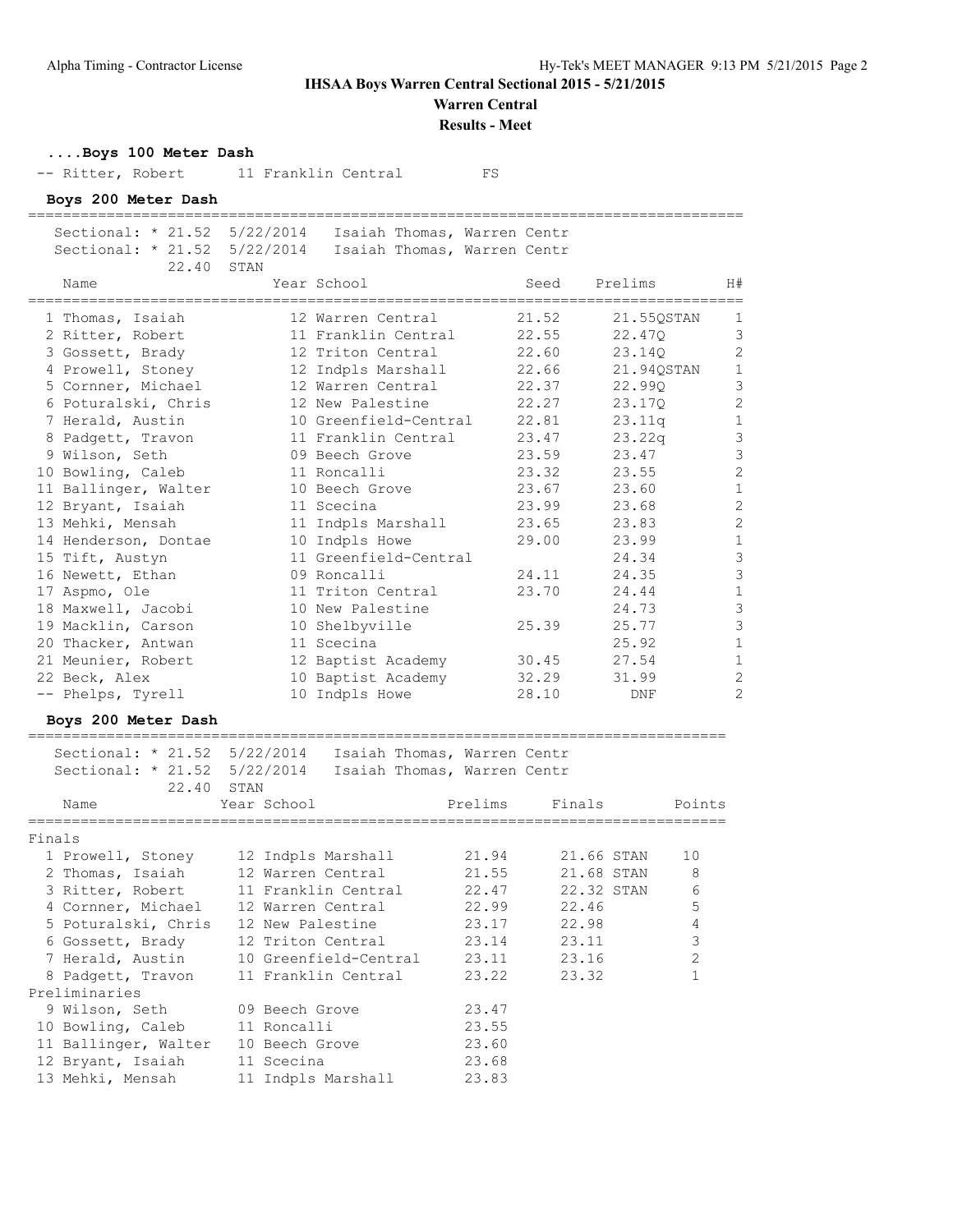#### **IHSAA Boys Warren Central Sectional 2015 - 5/21/2015 Warren Central**

**Results - Meet**

#### **....Boys 200 Meter Dash**

| 14 Henderson, Dontae | 10 Indpls Howe        | 23.99 |
|----------------------|-----------------------|-------|
| 15 Tift, Austyn      | 11 Greenfield-Central | 24.34 |
| 16 Newett, Ethan     | 09 Roncalli           | 24.35 |
| 17 Aspmo, Ole        | 11 Triton Central     | 24.44 |
| 18 Maxwell, Jacobi   | 10 New Palestine      | 24.73 |
| 19 Macklin, Carson   | 10 Shelbyville        | 25.77 |
| 20 Thacker, Antwan   | 11 Scecina            | 25.92 |
| 21 Meunier, Robert   | 12 Baptist Academy    | 27.54 |
| 22 Beck, Alex        | 10 Baptist Academy    | 31.99 |
| -- Phelps, Tyrell    | 10 Indpls Howe        | DNF   |

#### **Boys 400 Meter Dash**

===================================================================================

|        | Sectional: * 48.61 5/20/2010 Pat Feeney, New Palestin<br>49.42 STAN |                       |         |            |                |                |
|--------|---------------------------------------------------------------------|-----------------------|---------|------------|----------------|----------------|
|        | Name                                                                | Year School           | Seed    | Finals     |                | H# Points      |
| Finals |                                                                     |                       |         |            |                |                |
|        | 1 Prowell, Stoney 12 Indpls Marshall                                |                       | 49.24   | 49.26 STAN | 3              | 10             |
|        | 2 Poturalski, Chris 12 New Palestine                                |                       | 49.32   | 50.14      | 3              | 8              |
|        | 3 Brown, Jermaine 12 Warren Central                                 |                       | 51.10   | 51.31      | $\mathfrak{Z}$ | 6              |
|        | 4 Alvarado, Javier                                                  | 11 Warren Central     | 52.20   | 51.58      | $\mathfrak{Z}$ | 5              |
|        | 5 Sosnowski, Michael                                                | 10 Greenfield-Central | 51.51   | 52.01      | 3              | 4              |
|        | 6 Vandyke, Brayden                                                  | 12 Morristown         | 53.50   | 53.40      | $\overline{2}$ | 3              |
|        | 7 Hughes, Todd                                                      | 10 Shelbyville        | 52.60   | 53.49      | $\overline{2}$ | $\overline{2}$ |
|        | 8 Ramsey, Jalaen 10 Shelbyville                                     |                       | 53.88   | 53.56      | $\mathbf{1}$   | $\mathbf{1}$   |
|        | 9 LeClerc, Baptiste 12 Beech Grove                                  |                       | 52.31   | 53.57      | $\overline{c}$ |                |
|        | 10 Kellum, Noah                                                     | 11 Franklin Central   | 52.70   | 53.99      | $\overline{2}$ |                |
|        | 11 Reynolds, Christia 11 Franklin Central                           |                       | 52.90   | 54.10      | $\overline{c}$ |                |
|        | 12 Blaser, IV, Louis                                                | 12 Greenfield-Central | 52.67   | 54.21      | $\overline{c}$ |                |
|        | 13 Otley, Michael                                                   | 10 Roncalli           | 53.52   | 54.27      | $\mathbf{1}$   |                |
|        | 14 Carrie, Tyler                                                    | 11 New Palestine      | 53.30   | 54.55      | $\mathbf{2}$   |                |
|        | 15 Wilson, Daquan 09 Indpls Howe                                    |                       | 52.13   | 55.59      | 3              |                |
|        | 16 Bear, Anthony                                                    | 12 Triton Central     | 54.01   | 56.01      | $\mathbf{1}$   |                |
|        | 17 Morphew, Isaac 09 Beech Grove                                    |                       |         | 56.10      | $\mathbf 1$    |                |
|        | 18 Martin, Holden                                                   | 09 Scecina            | 56.99   | 56.66      | $\mathbf{1}$   |                |
|        | 19 Humphrey, Marquis 10 Baptist Academy                             |                       | 1:02.19 | 1:02.24    | $\mathbf 1$    |                |
|        | 20 Traylor, Sam                                                     | 09 Scecina            | 58.90   | 1:03.11    | 1              |                |
|        | 21 Gossett, Brady                                                   | 12 Triton Central     | 52.30   | 1:04.92    | 3              |                |
|        | 22 Roller, Brett                                                    | Baptist Academy       | 1:15.15 | 1:16.86    | $\mathbf{1}$   |                |

#### **Boys 800 Meter Run**

=================================================================================== Sectional: \* 1:55.21 5/19/1994 Vernon Morgan, Manual 1:55.36 STAN Name Year School Seed Finals H# Points =================================================================================== 1 Talhelm, Robbie 12 Franklin Central 1:59.11 1:58.99 2 10 2 LaFord, Jason 12 Greenfield-Central 1:59.50 2:00.12 2 8 3 Schiefelbein, Mich 11 Roncalli 2:00.25 2:00.77 2 6 4 Lapsley, Demontrae 11 Warren Central 2:00.60 2:00.83 2 5 5 Wilson, Riley 11 New Palestine 2:00.55 2:01.91 2 4 6 Thompson, Chance 11 Warren Central 1:59.90 2:02.70 2 3 7 Schoettle, Nathan 12 Roncalli 2:05.54 2:05.96 2 2 8 Phares, Tanner 12 Shelbyville 2:05.42 2:06.43 2 1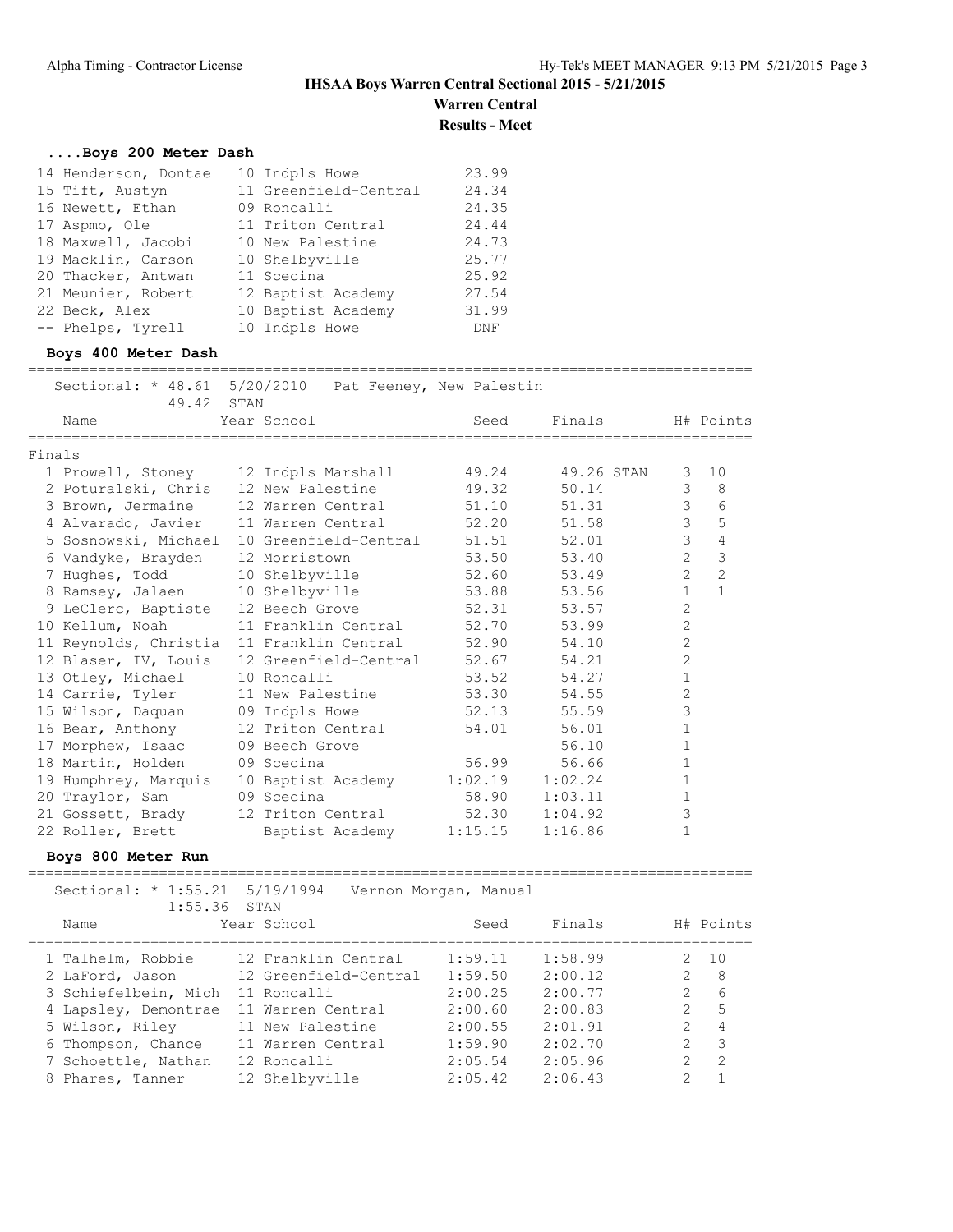**Warren Central Results - Meet**

**....Boys 800 Meter Run**

| 9 Brand, Nathan       | 09 Greenfield-Central | 2:13.78 | 2:08.20 |               |
|-----------------------|-----------------------|---------|---------|---------------|
| 10 Dobbins, Connor    | 09 New Palestine      | 2:09.00 | 2:09.48 | $\mathcal{L}$ |
| 11 Gindling, Randall  | 11 Beech Grove        | 2:09.30 | 2:09.65 |               |
| 12 McCann, Kyle       | 10 Franklin Central   | 2:02.90 | 2:10.22 | $\mathcal{L}$ |
| 13 Warfield, Nick     | 09 Morristown         | 2:10.50 | 2:10.67 |               |
| 14 Hollingsworth, Joh | 12 Triton Central     | 2:09.00 | 2:12.85 | $\mathcal{P}$ |
| 15 Tilley, Kyle       | 11 Triton Central     | 2:13.10 | 2:12.89 |               |
| 16 Newhart, Nick      | 12 Scecina            | 2:12.46 | 2:14.39 |               |
| 17 Cox, James         | 09 Beech Grove        |         | 2:23.58 |               |
| 18 Lewer, Ben         | 12 Indpls Lutheran    | 2:20.02 | 2:25.89 |               |
| 19 Hall, Alan         | 12 Morristown         | 2:25.00 | 2:29.48 |               |
| 20 Aguilar, Israel    | 11 Shelbyville        | 2:30.00 | 2:33.73 |               |
| 21 Pflug, Nate        | 12 Indpls Lutheran    | 2:33.40 | 2:38.83 |               |
| 22 Beck, Alex         | 10 Baptist Academy    | 3:47.00 | 2:54.48 |               |

#### **Boys 1600 Meter Run**

================================================================================

 Sectional: \* 4:15.95 5/20/1999 Aaron Fisher, Franklin Central 4:16.50 STAN<br>e Year School Name Year School Seed Finals Points ================================================================================ 1 O'Malley, Kyle 12 Franklin Central 4:21.11 4:29.92 10 2 Lowhorn, Tyler 11 Warren Central 4:32.00 4:31.23 8 3 Parrish, Michael 10 Franklin Central 4:29.80 4:35.01 6 4 Morris, Tyler 10 Greenfield-Central 4:37.91 4:35.73 5 5 Smith, Jason 12 Beech Grove 4:35.80 4:40.70 4 6 Grande-Rosas, Marc 09 Warren Central 4:46.80 4:48.79 3 7 Hansen, Jacob 10 Greenfield-Central 4:45.88 4:53.20 2 8 Crowder, Chase 10 New Palestine 4:50.00 4:53.72 1 9 Ajamie, Matthew 12 Roncalli 5:01.46 10 Ott, Chris 11 Morristown 5:05.97 5:06.78 11 O'Brien, Neil 10 Roncalli 4:50.80 5:08.61 12 Privette, Wyatt 11 New Palestine 5:03.00 5:10.03 13 Lenne, Jacob 10 Scecina 5:00.60 5:14.84 14 Cox, James 09 Beech Grove 5:15.98 5:15.28 15 Gilbert, Gergory 11 Indpls Marshall 6:12.20 5:23.39 16 Moffitt, Charlie 09 Indpls Lutheran 5:26.62 5:25.11 17 Yentes, Trent 10 Triton Central 5:19.80 5:30.30 18 Hudson, Zach 12 Indpls Lutheran 5:32.78 5:31.91 19 Northam, Stephen 11 Triton Central 5:20.00 5:35.79 20 Hall, Alan 12 Morristown 5:48.00 5:37.10 21 Clegg, Andrew 10 Scecina 5:00.99 5:57.67 22 Rodriguez, Jose 12 Shelbyville 6:05.58 6:22.90

#### **Boys 3200 Meter Run**

================================================================================ Sectional: \* 9:30.07 5/19/2005 De'Sean Turner, WC 9:16.26 STAN Name Year School Seed Finals Points ================================================================================ 1 Bishop, Zachariah 11 Greenfield-Central 9:55.77 10:00.72 10 2 Lawson, Robby 11 Franklin Central 10:10.97 10:15.80 8 3 Basile, Elijah 10 Franklin Central 10:11.18 10:18.39 6 4 Orta-Hernandez, Ma 10 Warren Central 10:18.51 10:25.01 5 5 Liwanag, Fernino K 09 Warren Central 10:41.09 10:25.98 4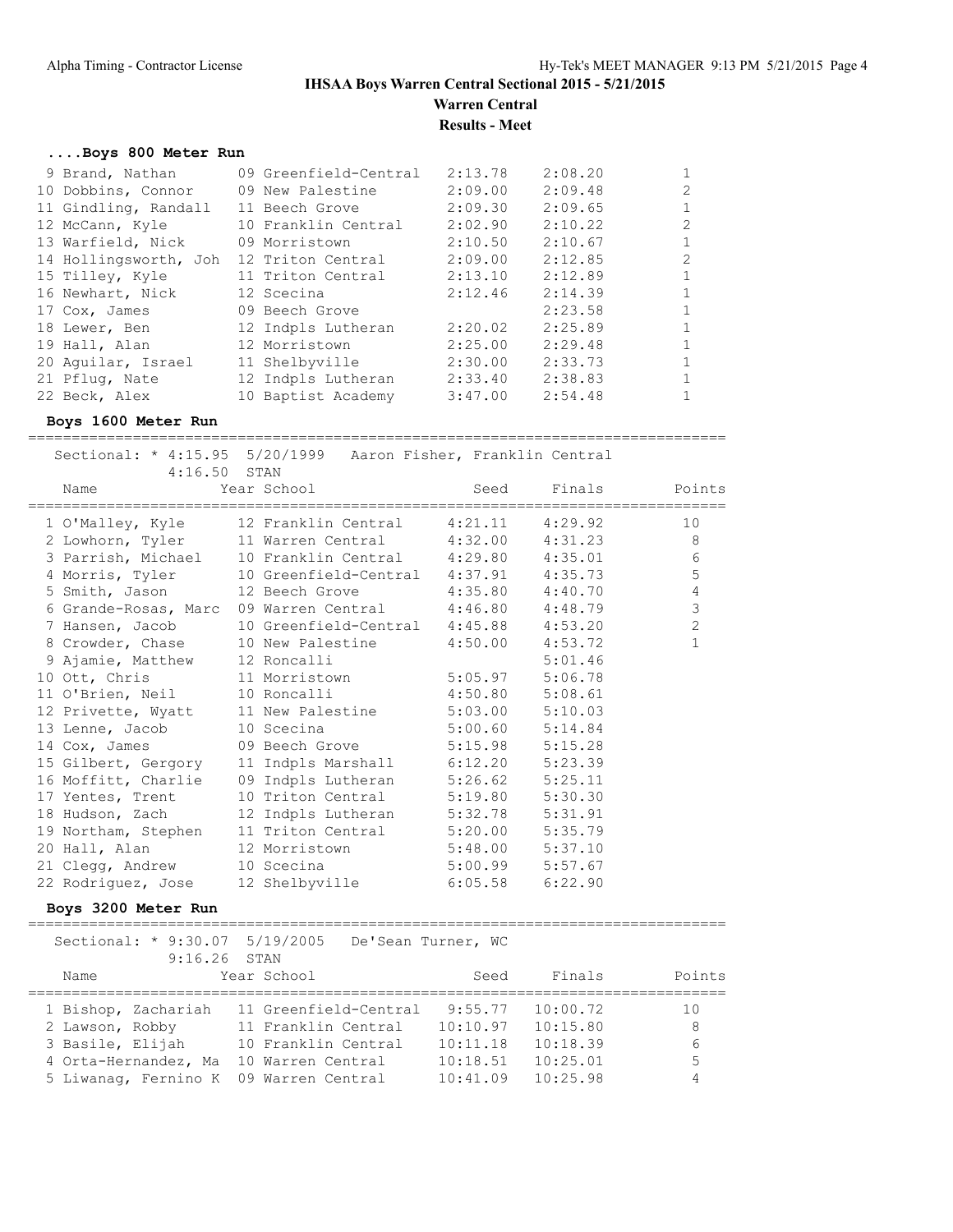### **IHSAA Boys Warren Central Sectional 2015 - 5/21/2015 Warren Central**

**Results - Meet**

### **....Boys 3200 Meter Run**

| 6 Hankins, Donovan  | 12 Greenfield-Central 10:35.92 |          | 10:36.94 | 3            |
|---------------------|--------------------------------|----------|----------|--------------|
| 7 Crowder, Chase    | 10 New Palestine               | 10:55.00 | 10:40.93 | 2            |
| 8 Egan, Henry       | 09 Scecina                     | 10:43.26 | 10:41.69 | $\mathbf{1}$ |
| 9 Barnard, Sam      | 11 Scecina                     | 10:33.99 | 10:55.28 |              |
| 10 Darling, Mason   | 10 Beech Grove                 | 11:14.30 | 11:00.92 |              |
| 11 Davids, Brian    | 10 Beech Grove                 | 10:55.90 | 11:01.30 |              |
| 12 Kirklin, Aaron   | 10 New Palestine               | 11:05.00 | 11:01.77 |              |
| 13 Hall, Marc       | 12 Morristown                  | 11:26.30 | 11:13.14 |              |
| 14 Ott, Chris       | 11 Morristown                  | 11:17.00 | 11:16.20 |              |
| 15 Yentes, Trent    | 10 Triton Central              | 11:33.21 | 11:51.93 |              |
| 16 Northam, Stephen | 11 Triton Central              | 11:40.97 | 12:06.21 |              |
| 17 Hazelgrove, Rod  | 10 Baptist Academy             | 12:47.00 | 13:46.24 |              |

#### **Boys 110 Meter Hurdles**

| 14.85 STAN                | Sectional: * 14.08 5/18/2006  D'Juan Richardson, Warren Central |       |            |                |
|---------------------------|-----------------------------------------------------------------|-------|------------|----------------|
| Name                      | Year School                                                     | Seed  | Prelims    | H#             |
| Preliminaries             |                                                                 |       |            |                |
| 1 Montgomery, Glendon     | 12 Warren Central                                               | 14.62 | 14.81QSTAN | 1              |
| 2 French, De'Shaun        | 11 Shelbyville                                                  | 14.72 | 14.890     | $\overline{c}$ |
| 3 Wallace, Kyiree         | 11 Warren Central                                               | 14.96 | 15.090     | 3              |
| 4 Otley, Nat              | 12 Roncalli                                                     | 16.21 | 16.160     | $\mathbf{1}$   |
| 5 Chohan, Aurinder        | 11 Franklin Central                                             | 16.00 | 16.260     | 3              |
| 6 Wilkins, Raekwon        | 10 Franklin Central                                             | 16.40 | 16.760     | $\overline{c}$ |
| 7 Woodard, Joshua         | 12 Greenfield-Central                                           | 16.33 | 16.30q     | $\mathbf{1}$   |
| 8 Mondragon, Manny        | 09 Beech Grove                                                  | 16.98 | 17.49q     | 3              |
| 9 Plahitko, Nicholas      | 09 Roncalli                                                     | 17.48 | 17.56      | $\overline{2}$ |
| 10 Hart, Austin           | 11 New Palestine                                                | 16.50 | 17.82      | 3              |
| 11 Strahla, Brenton       | 10 Beech Grove                                                  | 18.01 | 18.00      | $\mathbf{1}$   |
| 12 DeKeyser, Samuel Grant | 09 Greenfield-Central                                           | 17.87 | 18.30      | $\overline{c}$ |
| 13 Bennett, Dalton        | 12 Triton Central                                               | 18.40 | 19.02      | 3              |
| 14 Northam, Daniel        | 10 Triton Central                                               | 19.02 | 19.06      | $\overline{c}$ |
| 15 Pittman, Wes           | 10 Indpls Lutheran                                              | 19.44 | 19.34      | $\mathbf{1}$   |
| 16 Wilson, Chris          | 12 Scecina                                                      | 19.10 | 19.38      | 3              |
| 17 Reed, Jared            | 09 New Palestine                                                | 18.00 | 19.76      | $\mathbf{1}$   |
|                           |                                                                 |       |            |                |

#### **Boys 110 Meter Hurdles**

| 14.85 STAN                        | Sectional: * 14.08 5/18/2006 D'Juan Richardson, Warren Central |         |            |               |
|-----------------------------------|----------------------------------------------------------------|---------|------------|---------------|
| Name                              | Year School                                                    | Prelims | Finals     | Points        |
| Finals                            |                                                                |         |            |               |
| 1 French, De'Shaun 11 Shelbyville |                                                                | 14.89   | 14.38 STAN | 10            |
| 2 Montgomery, Glendo              | 12 Warren Central                                              | 14.81   | 14.48 STAN | 8             |
| 3 Wallace, Kyiree                 | 11 Warren Central                                              | 15.09   | 14.86      | 6             |
| 4 Woodard, Joshua                 | 12 Greenfield-Central                                          | 16.30   | 15.70      | 5             |
| 5 Chohan, Aurinder                | 11 Franklin Central                                            | 16.26   | 15.99      | 4             |
| 6 Otley, Nat                      | 12 Roncalli                                                    | 16.16   | 16.16      | 3             |
| 7 Wilkins, Raekwon                | 10 Franklin Central                                            | 16.76   | 16.85      | $\mathcal{D}$ |
| Preliminaries                     |                                                                |         |            |               |
| 8 Mondragon, Manny                | 09 Beech Grove                                                 | 17.49   |            |               |
| 9 Plahitko, Nicholas              | 09 Roncalli                                                    | 17.56   |            |               |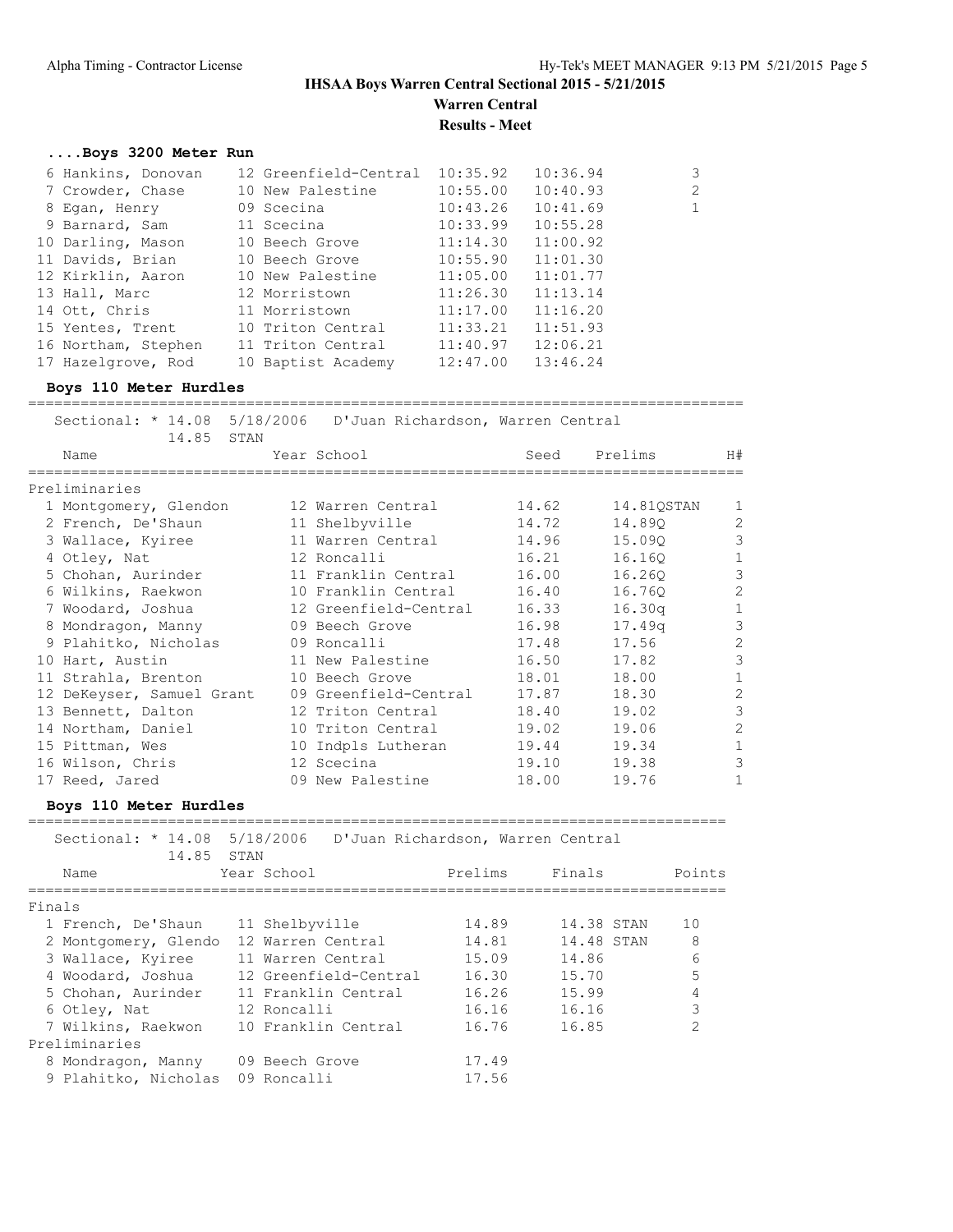**Warren Central**

**Results - Meet**

#### **....Boys 110 Meter Hurdles**

| 10 Hart, Austin       | 11 New Palestine      | 17.82 |
|-----------------------|-----------------------|-------|
| 11 Strahla, Brenton   | 10 Beech Grove        | 18.00 |
| 12 DeKeyser, Samuel G | 09 Greenfield-Central | 18.30 |
| 13 Bennett, Dalton    | 12 Triton Central     | 19.02 |
| 14 Northam, Daniel    | 10 Triton Central     | 19.06 |
| 15 Pittman, Wes       | 10 Indpls Lutheran    | 19.34 |
| 16 Wilson, Chris      | 12 Scecina            | 19.38 |
| 17 Reed, Jared        | 09 New Palestine      | 19.76 |

#### **Boys 300 Meter Hurdles**

=================================================================================== Sectional:  $*$  37.03 5/18/2006 Joey Hodges, Warren Central

|        | 38.78 STAN                             | Sectional: ^ 37.03 3/18/2006 - Joey Hodges, Warren Central |             |             |                |                |
|--------|----------------------------------------|------------------------------------------------------------|-------------|-------------|----------------|----------------|
|        | Name                                   | Year School                                                | Seed        | Finals      |                | H# Points      |
| Finals |                                        |                                                            |             |             |                |                |
|        | 1 Montgomery, Glendo 12 Warren Central |                                                            | 38.75       | 39.24       | 3              | 10             |
|        | 2 Wallace, Kyiree 11 Warren Central    |                                                            | 41.35 40.42 |             | $\mathcal{E}$  | - 8            |
|        | 3 Otley, Nat 12 Roncalli               |                                                            | 41.77       | 40.60       | $\mathcal{S}$  | 6              |
|        |                                        | 4 Hankins, Dillon 11 Morristown 41.80                      |             | 41.06       | $\mathfrak{Z}$ | 5              |
|        |                                        | 5 French, De'Shaun 11 Shelbyville                          |             | 40.84 41.35 | $\mathfrak{Z}$ | $\overline{4}$ |
|        |                                        |                                                            |             | 41.78       | $\overline{3}$ | 3              |
|        |                                        | 7 Wilkins, Raekwon 10 Franklin Central 42.60 42.31         |             |             | $\mathcal{E}$  | $\overline{2}$ |
|        |                                        | 8 Chohan, Aurinder 11 Franklin Central                     | 44.34       | 42.82       | $\overline{2}$ | $\mathbf{1}$   |
|        | 9 Matis, Luke 10 Roncalli              |                                                            | 44.50       | 43.40       | $\overline{c}$ |                |
|        | 10 Mondragon, Manny 09 Beech Grove     |                                                            | 43.63       | 43.93       | $\overline{2}$ |                |
|        |                                        | 11 Woodard, Joshua 12 Greenfield-Central 42.51             |             | 43.98       | 3              |                |
|        | 12 Stroppiana, Luca 12 Beech Grove     |                                                            | 43.82       | 44.00       | $\overline{2}$ |                |
|        | 13 Diehr, Elijah                       | 11 Greenfield-Central 44.32                                |             | 45.72       | $\overline{2}$ |                |
|        | 14 Pittman, Wes                        | 10 Indpls Lutheran                                         | 46.19       | 47.80       | $\overline{c}$ |                |
|        | 15 Garlits, Steven                     | 10 Shelbyville 47.39                                       |             | 47.99       | $\mathbf{1}$   |                |
|        | 16 Hart, Austin                        | 11 New Palestine                                           | 46.10       | 48.06       | $\overline{c}$ |                |
|        |                                        | 17 Bennett, Dalton 12 Triton Central                       | 46.61 48.18 |             | $\overline{c}$ |                |
|        | 18 Northam, Daniel 10 Triton Central   |                                                            | 48.00       | 48.24       | $\mathbf{1}$   |                |
|        | 19 Wilson, Chris                       | 12 Scecina                                                 | 48.66       | 48.33       | $\mathbf{1}$   |                |

#### **Boys 4x100 Meter Relay**

=================================================================================== Sectional: \* 42.03 5/19/2011 Warren Central, Warren Centr

 R Hollins, E Robinson-berry, A Shaw, S Tensley 42.65 STAN

| School                        | Seed                    | Finals                |               | H# Points |
|-------------------------------|-------------------------|-----------------------|---------------|-----------|
| 1 Warren Central              |                         | 42.54 42.41 STAN 2 10 |               |           |
| 1) Price, Ishmael 12          | 2) Cornner, Michael 12  |                       |               |           |
| 3) Rivers, Darien 10          | 4) Thomas, Isaiah 12    |                       |               |           |
| 2 Franklin Central            | 43.09 42.84             |                       |               | 8         |
| 1) Padgett, Travon 11         | 2) Austin, Aaron 12     |                       |               |           |
| 3) Ritter, Robert 11          | 4) DeRidder, Andrew 11  |                       |               |           |
| 3 Indianapolis Howe Community | 46.30 43.78             |                       | $\mathcal{P}$ | 6         |
| 1) McGaw, Jerron 12           | 2) Henderson, Dontae 10 |                       |               |           |
| 3) Johnson, Justin 09         | 4) Phelps, Tyrell 10    |                       |               |           |
| 4 Beech Grove                 | 44.91 44.65             |                       | $\mathcal{P}$ | 5         |
| 1) Ballinger, Walter 10       | 2) Murkison, Kendall 10 |                       |               |           |
| 3) Patel, Shyam 12            | 4) Wilson, Seth 09      |                       |               |           |
|                               |                         |                       |               |           |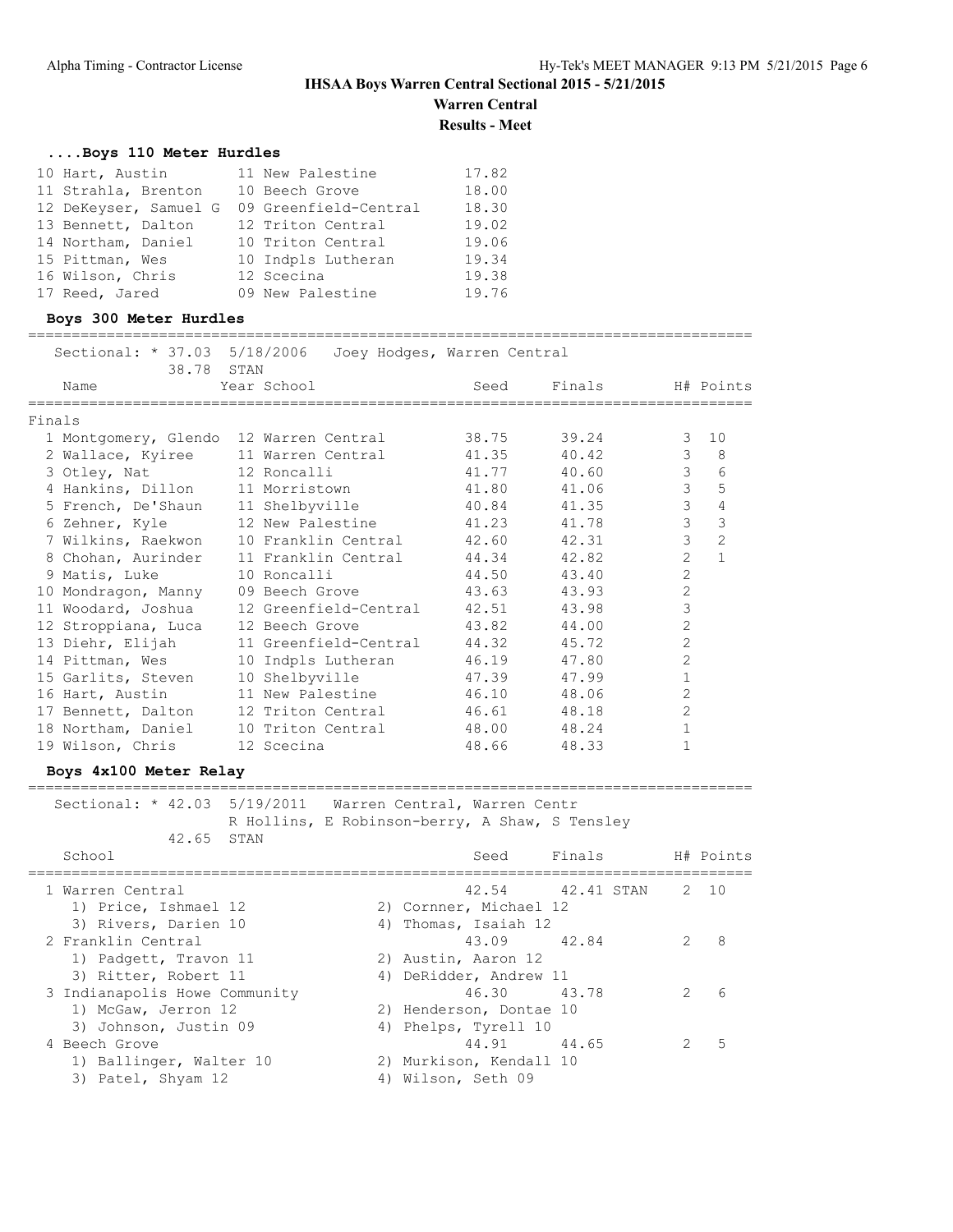### **Warren Central Results - Meet**

## **....Boys 4x100 Meter Relay**

| 44.86<br>45.31        | $\mathfrak{L}$<br>$\overline{4}$ |
|-----------------------|----------------------------------|
| 2) Bowling, Caleb 11  |                                  |
| 4) Newett, Ethan 09   |                                  |
| 46.33 46.35           | 3<br>$\mathbf{1}$                |
| 2) Tucker, Drew 11    |                                  |
| 4) Mirabelli, Nick 09 |                                  |
| 45.72<br>46.61        | 2<br>2                           |
| 2) Wu, Raymond 12     |                                  |
| 4) Smith, Luke 09     |                                  |
| 45.75 46.93           | $\overline{2}$                   |
| 2) Maxwell, Jacobi 10 |                                  |
| 4) Zehner, Kyle 12    |                                  |
| 47.40 47.80           | $\mathbf{1}$                     |
| 2) Elrod, Tanner 10   |                                  |
| 4) Wicker, Tommy 11   |                                  |
| 49.35 47.89           | $\mathbf{1}$                     |
| 2) Bear, Anthony 12   |                                  |
| 4) Northam, Daniel 10 |                                  |
| 47.10<br>48.71        | $\mathbf{1}$                     |
| 2) Hasabe, Tomo 11    |                                  |
| 4) Lewer, Ben 12      |                                  |
| 45.10<br>DNF          | 2                                |
| 2) Fuchs, Dalton 10   |                                  |
| 4) Macklin, Carson 10 |                                  |
|                       |                                  |

### **Boys 4x400 Meter Relay**

#### ===================================================================================

 Sectional: \* 3:19.99 5/18/2006 Warren Central, Warren Central D Richardson, C Adkins, J Hodges, K Elkins

| Finals<br>Seed<br>H# Points                           |
|-------------------------------------------------------|
| $3:24.80$ $3:25.59$<br>2, 10                          |
| 2) Brown, Jermaine 12                                 |
| 4) Forte, Justin 12                                   |
| $3:26.08$ $3:26.16$<br>$\mathcal{P}$<br>8             |
| 2) Ritter, Robert 11                                  |
| 4) O'Malley, Kyle 12                                  |
| $3:28.78$ $3:29.16$<br>$\mathcal{L}$<br>6             |
| 2) Wilson, Riley 11                                   |
| 4) Poturalski, Chris 12                               |
| $\mathcal{L}$<br>5<br>$3:27.07$ $3:30.57$             |
| 2) Bowling, Caleb 11                                  |
| 4) Schiefelbein, Michael 11                           |
| $3:28.60$ $3:30.74$<br>$\mathcal{L}$<br>4             |
| 2) Fletcher, Syrus 12                                 |
| 4) Tift, Austyn 11                                    |
| 3<br>$3:34.30$ $3:34.81$<br>$\mathcal{L}$             |
| 2) LeClerc, Baptiste 12                               |
| 4) Wilson, Seth 09                                    |
| $3:37.50$ $3:34.97$<br>$\mathcal{L}$<br>$\mathcal{L}$ |
| 2) French, De'Shaun 11                                |
| 4) Hughes, Todd 10                                    |
| $4:08.00$ $3:44.26$<br>$\mathbf{1}$<br>$\mathbf{1}$   |
| 2) Jones, Jaaleen 11                                  |
|                                                       |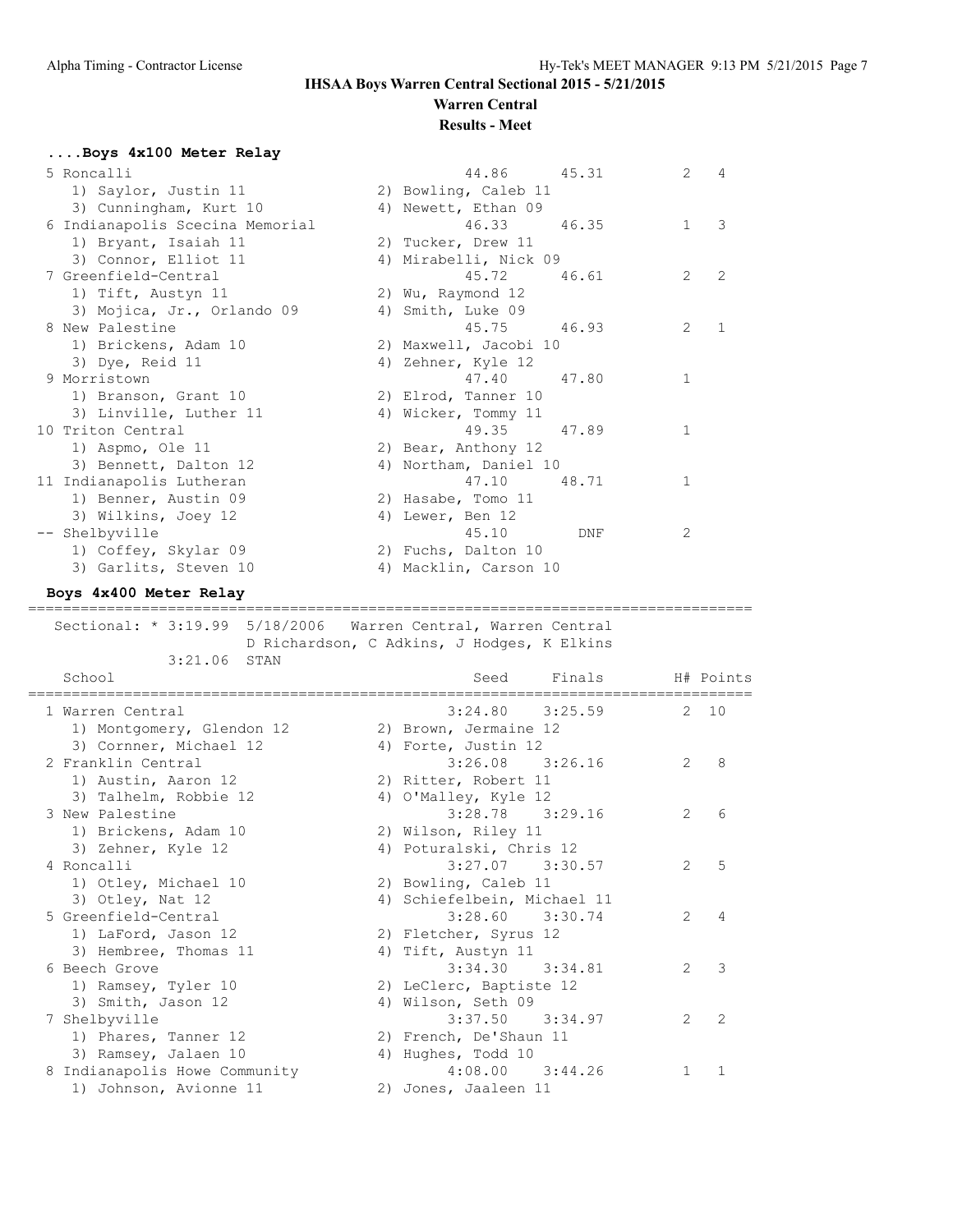# **Warren Central**

### **Results - Meet**

### **....Boys 4x400 Meter Relay**

| 3) Pannell, Tyler 10             | 4) Wilson, Daquan 09   |  |
|----------------------------------|------------------------|--|
| 9 Morristown                     | $3:41.00$ $3:45.19$    |  |
| 1) Armentrout, Levi 11           | 2) Oster, Jax 09       |  |
| 3) Branson, Grant 10             | 4) Vandyke, Brayden 12 |  |
| 10 Triton Central                | $3:33.70$ $3:53.83$    |  |
| 1) Bear, Anthony 12              | 2) Gossett, Brady 12   |  |
| 3) Hollingsworth, Johnny 12      | 4) Thacker, Ben 10     |  |
| 11 Indianapolis Scecina Memorial | $3:54.43$ $3:58.68$    |  |
| 1) Newhart, Nick 12              | 2) Lenne, Jacob 10     |  |
| 3) Martin, Holden 09             | 4) Traylor, Sam 09     |  |
|                                  |                        |  |

#### **Boys 4x800 Meter Relay**

================================================================================ Sectional: \* 8:03.58 5/22/2003 Franklin Central, FC G Walker, D Miller, S O'Brien, T Sachse

7:56.23 STAN

| School                           |    | Finals<br>Seed              | Points        |
|----------------------------------|----|-----------------------------|---------------|
| 1 Greenfield-Central             |    | 8:14.66<br>8:21.43          | 10            |
| 1) Bishop, Zachariah 11          |    | 2) Brand, Nathan 09         |               |
| 3) Fletcher, Syrus 12            |    | 4) Hansen, Jacob 10         |               |
| 2 Warren Central                 |    | $8:05.03$ $8:22.61$         | 8             |
| 1) Brown, Shane 11               |    | 2) Ingram, Lawrence 12      |               |
| 3) Johnson, Jhamyr 11            |    | 4) Lapsley, Demontrae' 11   |               |
| 3 Franklin Central               |    | $8:03.60$ $8:26.28$         | 6             |
| 1) Hassinger, Collin 11          |    | 2) Lawson, Robby 11         |               |
| 3) McCann, Kyle 10               |    | 4) O'Malley, Kyle 12        |               |
| 4 Roncalli                       |    | $8:39.61$ $8:48.68$         | 5             |
| 1) Alfery, Luke 12               |    | 2) Gerth, Chip 12           |               |
| 3) Lyngh, Myles 09               |    | 4) O'Brien, Neil 10         |               |
| 5 New Palestine                  |    | $8:36.00$ $9:00.54$         | 4             |
| 1) Crowder, Chase 10             |    | 2) Dobbins, Connor 09       |               |
| 3) Frank, Kyle 11                |    | 4) Kirklin, Aaron 10        |               |
| 6 Beech Grove                    |    | 8:36.88 9:43.88             | 3             |
| 1) Cox, James 09                 |    | 2) Darling, Mason 10        |               |
| 3) Davids, Brian 10              |    | 4) Gindling, Randall 11     |               |
| 7 Triton Central                 |    | $9:26.00$ $9:45.40$         | $\mathcal{P}$ |
| 1) Corbett, Adam 10              |    | 2) Hollingsworth, Johnny 12 |               |
| 3) Russell, James 10             |    | 4) Thacker, Ben 10          |               |
| 8 Indianapolis Lutheran          |    | $9:40.00$ $9:45.49$         | $\mathbf{1}$  |
| 1) Benner, Austin 09             |    | 2) Hasabe, Tomo 11          |               |
| 3) Hudson, Zach 12               |    | 4) Moffitt, Charlie 09      |               |
| Indianapolis Howe Community<br>9 |    | $9:59.00$ $11:01.13$        |               |
| 1) Couch, Jermaine 10            |    | 2) Dugan, Darius 10         |               |
| 3) Johnson, Justin 09            | 4) | Johnson, Seantrell 11       |               |

#### **Boys High Jump**

| Sectional: * 6-10.50 5/21/2009                           | $6 - 04.00$ STAN |     | Derrick Spight, Warren Centr |      |           |                                                                                                               |     |
|----------------------------------------------------------|------------------|-----|------------------------------|------|-----------|---------------------------------------------------------------------------------------------------------------|-----|
| Name                                                     | Year School      |     |                              | Seed | Finals    | Points                                                                                                        |     |
| 1 Dennis, Jerrell 12 Warren Central 6-08.00 6-04.00 STAN |                  |     |                              |      |           | $\sqrt{10}$                                                                                                   |     |
|                                                          |                  |     |                              |      |           | $5-08.00$ $5-10.00$ $6-00.00$ $6-01.00$ $6-02.00$ $6-03.00$ $6-04.00$ $6-05.00$ $6-06.00$ $6-07.00$ $6-10.00$ |     |
|                                                          |                  | P P |                              |      | O PXO PPP |                                                                                                               | XXX |

================================================================================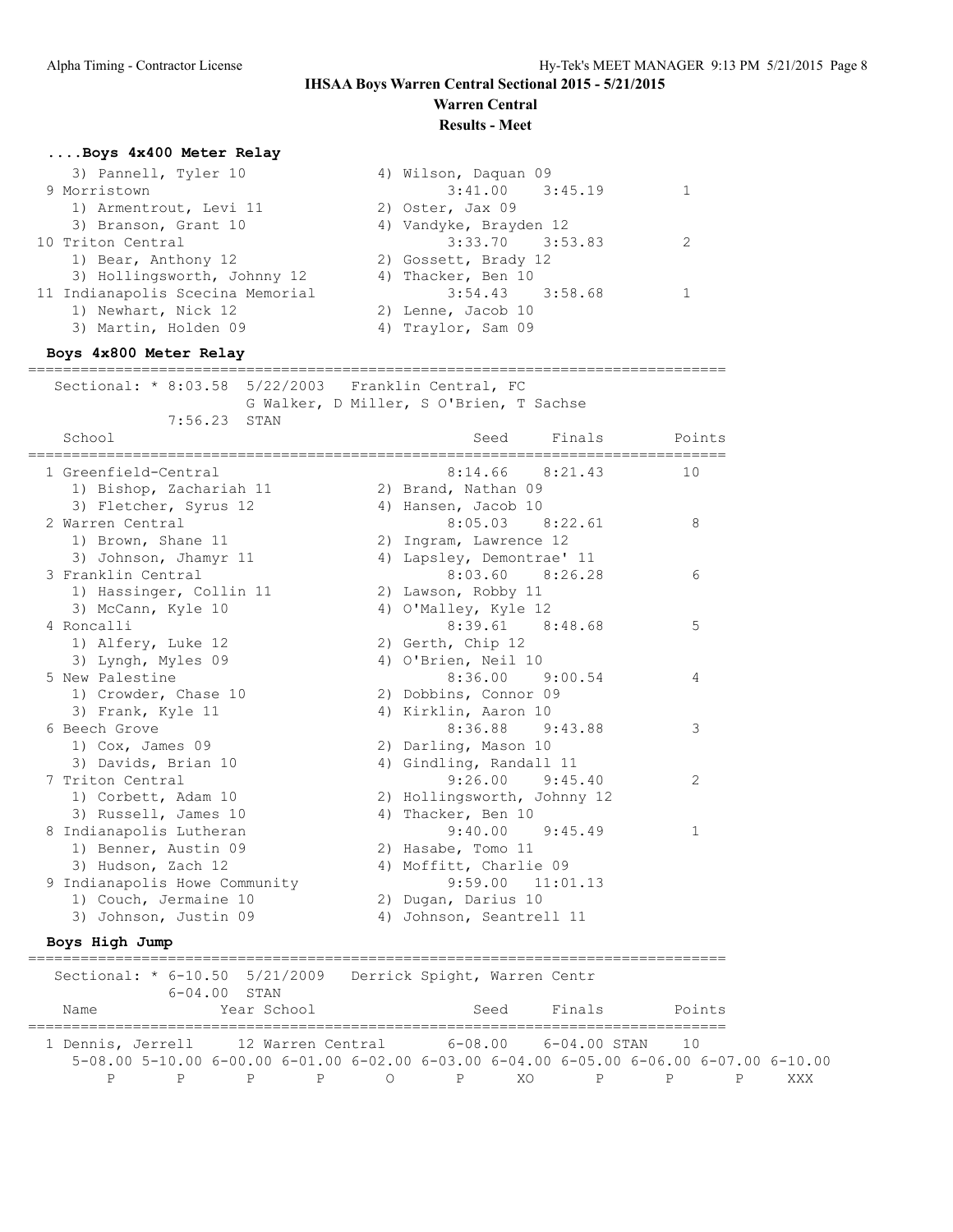# **Warren Central**

**Results - Meet**

### **....Boys High Jump**

| 2 Reynolds, Brayden 11 Franklin Central 6-04.00                                                                |         | 5-08.00 5-10.00 6-00.00 6-01.00 6-02.00 6-03.00 6-04.00 |                          | $6 - 03.00$ | 8            |
|----------------------------------------------------------------------------------------------------------------|---------|---------------------------------------------------------|--------------------------|-------------|--------------|
| $\circ$<br>$\circ$                                                                                             | $\circ$ | XO<br>XO                                                | $\circ$<br>XXX           |             |              |
| 3 Settles, Blake 11 Franklin Central 6-02.00 6-00.00<br>$5-08.00$ $5-10.00$ $6-00.00$ $6-01.00$<br>XXO O<br>XO |         | XXX                                                     |                          |             | 6            |
| 4 Martin, Chandler 10 Shelbyville 5-10.00 5-10.00<br>$5 - 08.00$ $5 - 10.00$ $6 - 00.00$<br>$\circ$<br>XO XXX  |         |                                                         |                          |             | 5            |
| 5 Jackson, Antoyne 11 Warren Central 6-00.00 55-10.00<br>5-08.00 5-10.00 6-00.00<br>XXO XXX<br>P               |         |                                                         |                          |             | 4            |
| 6 Humphrey, Marquis 10 Baptist Academy 5-08.00 J5-10.00<br>$5 - 08.00$ $5 - 10.00$ $6 - 00.00$<br>XXO<br>XXO   | XXX     |                                                         |                          |             | 3            |
| 7 Armentrout, Levi 11 Morristown<br>$5 - 08.00$ $5 - 10.00$<br>$\circ$<br>XXX                                  |         |                                                         | $5 - 10.00$ $5 - 08.00$  |             | 2            |
| 8 Watkins, Jake<br>$5 - 08.00$ $5 - 10.00$<br>XO<br>XXX X                                                      |         | 11 Indpls Lutheran                                      | $6 - 00.00$ $J5 - 08.00$ |             | $\mathbf{1}$ |
| 9 Brown, Braden 09 Greenfield-Central 6-00.00 J5-08.00<br>$5 - 08.00$ $5 - 10.00$<br>XXO<br>XXX                |         |                                                         |                          |             |              |
| -- Ramsey, Tyler 10 Beech Grove<br>$5 - 08.00$<br>XXX                                                          |         |                                                         | $5 - 08.00$              | ΝH          |              |
| -- Gindling, Randall 11 Beech Grove<br>$5 - 08.00$<br>XXX                                                      |         |                                                         | $5 - 10.00$              | NH          |              |
| -- Gerth, Chip 12 Roncalli<br>$5 - 08.00$<br>XXX                                                               |         |                                                         | $5 - 04.00$              | NH          |              |
| -- Sedgwick, Sam      09 Roncalli<br>$5 - 08.00$<br>XXX                                                        |         |                                                         | $5 - 07.00$              | ΝH          |              |
| -- Bennett, Dalton 12 Triton Central<br>$5 - 08.00$<br>XXX                                                     |         |                                                         | $5 - 06.00$              | NH          |              |
| -- Reed, Jared 09 New Palestine<br>$5 - 08.00$<br>XXX                                                          |         |                                                         | $5 - 02.00$              | ΝH          |              |
| -- Henderson, Dontae 10 Indpls Howe<br>$5 - 08.00$<br>XXX                                                      |         |                                                         | $5 - 10.00$              | NH          |              |
| Boys Pole Vault                                                                                                |         |                                                         |                          |             |              |

| Sectional: * 14-10 5/21/2009<br>$14 - 04.00$ STAN                                                                   |             | Matt Knox, Franklin Cen |      |        |        |
|---------------------------------------------------------------------------------------------------------------------|-------------|-------------------------|------|--------|--------|
| Name                                                                                                                | Year School |                         | Seed | Finals | Points |
| 1 Pruit, Trent 11 Warren Central 12-00.00 11-04.00<br>$8-10.00$ 9-04.00 9-10.00 10-04.00 10-10.00 11-04.00 11-10.00 |             |                         |      |        | 1 N    |
|                                                                                                                     |             |                         |      | XXX    |        |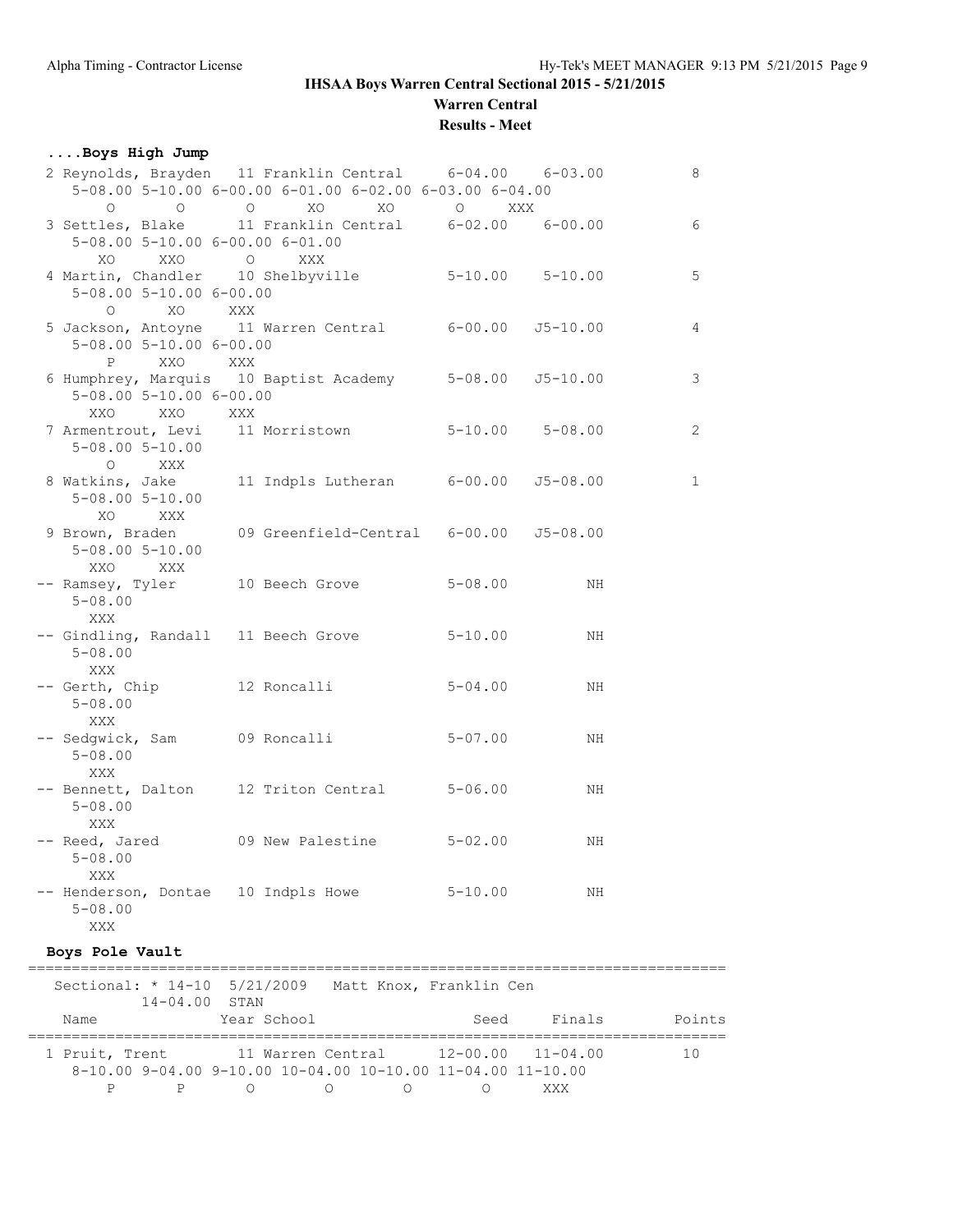# **Warren Central**

### **Results - Meet**

### **....Boys Pole Vault**

|                         | 2 Hughes, Todd 10 Shelbyville 11-00.00 J11-04.00                                                                                                                                                                                                                                                                                                                                                                                                           |             |    | 8              |
|-------------------------|------------------------------------------------------------------------------------------------------------------------------------------------------------------------------------------------------------------------------------------------------------------------------------------------------------------------------------------------------------------------------------------------------------------------------------------------------------|-------------|----|----------------|
|                         | 8-10.00 9-04.00 9-10.00 10-04.00 10-10.00 11-04.00 11-10.00                                                                                                                                                                                                                                                                                                                                                                                                |             |    |                |
|                         | $\begin{matrix} \mathsf{O} \qquad \qquad & \mathsf{O} \qquad \qquad & \mathsf{X} \mathsf{O} \qquad \qquad & \mathsf{O} \qquad \qquad & \mathsf{X} \mathsf{O} \qquad \qquad & \mathsf{X} \mathsf{X} \mathsf{X} \qquad \qquad & \mathsf{O} \qquad \qquad & \mathsf{X} \mathsf{X} \mathsf{X} \qquad \qquad & \mathsf{A} \mathsf{X} \mathsf{X} \mathsf{X} \qquad \qquad & \mathsf{A} \mathsf{X} \mathsf{X} \mathsf{X} \qquad \qquad & \mathsf{A} \mathsf{X} \$ |             |    |                |
|                         | 3 Ratliff, Bryce 10 Greenfield-Central 11-00.00 10-10.00                                                                                                                                                                                                                                                                                                                                                                                                   |             |    | 5.50           |
|                         | 8-10.00 9-04.00 9-10.00 10-04.00 10-10.00 11-04.00                                                                                                                                                                                                                                                                                                                                                                                                         |             |    |                |
| P P O                   | XO<br>$\circ$                                                                                                                                                                                                                                                                                                                                                                                                                                              | XXX         |    |                |
|                         | 3 Keener, Jacob 11 Greenfield-Central 11-06.00 10-10.00 5.50                                                                                                                                                                                                                                                                                                                                                                                               |             |    |                |
|                         | 8-10.00 9-04.00 9-10.00 10-04.00 10-10.00 11-04.00                                                                                                                                                                                                                                                                                                                                                                                                         |             |    |                |
| P P P                   | XO<br>$\overline{O}$                                                                                                                                                                                                                                                                                                                                                                                                                                       | XXX         |    |                |
|                         | 5 Fuchs, Caleb 12 Shelbyville 11-06.00 J10-10.00                                                                                                                                                                                                                                                                                                                                                                                                           |             |    | $\overline{4}$ |
|                         | 8-10.00 9-04.00 9-10.00 10-04.00 10-10.00 11-04.00                                                                                                                                                                                                                                                                                                                                                                                                         |             |    |                |
|                         | 0 XO O XO O XXX                                                                                                                                                                                                                                                                                                                                                                                                                                            |             |    |                |
|                         | 6 Markland, Lucas 11 Franklin Central 10-06.00 10-04.00                                                                                                                                                                                                                                                                                                                                                                                                    |             |    | 3              |
|                         | 8-10.00 9-04.00 9-10.00 10-04.00 10-10.00                                                                                                                                                                                                                                                                                                                                                                                                                  |             |    |                |
| P P P                   | XO<br>XXX                                                                                                                                                                                                                                                                                                                                                                                                                                                  |             |    |                |
|                         | 7 Turner, Juanyei 10 Warren Central 9-06.00 9-04.00                                                                                                                                                                                                                                                                                                                                                                                                        |             |    | 2              |
| 8-10.00 9-04.00 9-10.00 |                                                                                                                                                                                                                                                                                                                                                                                                                                                            |             |    |                |
| XO<br><b>EXO</b>        | XXX                                                                                                                                                                                                                                                                                                                                                                                                                                                        |             |    |                |
|                         | 8 Davids, Brian 10 Beech Grove 10-06.00 8-10.00                                                                                                                                                                                                                                                                                                                                                                                                            |             |    | 0.33           |
| $8 - 10.00$ 9-04.00     |                                                                                                                                                                                                                                                                                                                                                                                                                                                            |             |    |                |
| O XXX                   |                                                                                                                                                                                                                                                                                                                                                                                                                                                            |             |    |                |
|                         | 8 Ramsey, Bryce 09 Franklin Central 9-06.00 8-10.00                                                                                                                                                                                                                                                                                                                                                                                                        |             |    | 0.33           |
| $8 - 10.00$ $9 - 04.00$ |                                                                                                                                                                                                                                                                                                                                                                                                                                                            |             |    |                |
| O XXX                   |                                                                                                                                                                                                                                                                                                                                                                                                                                                            |             |    |                |
| 8 Carrie, Tyler         | 11 New Palestine 9-00.00 8-10.00                                                                                                                                                                                                                                                                                                                                                                                                                           |             |    | 0.33           |
| $8 - 10.00$ 9-04.00     |                                                                                                                                                                                                                                                                                                                                                                                                                                                            |             |    |                |
| O XXX                   |                                                                                                                                                                                                                                                                                                                                                                                                                                                            |             |    |                |
|                         | -- Kraeszig, Mitch 12 Roncalli                                                                                                                                                                                                                                                                                                                                                                                                                             | $9 - 00.00$ | NH |                |
| $8 - 10.00$             |                                                                                                                                                                                                                                                                                                                                                                                                                                                            |             |    |                |
| XXX                     |                                                                                                                                                                                                                                                                                                                                                                                                                                                            |             |    |                |
|                         | -- Traas, Damian 10 Beech Grove                                                                                                                                                                                                                                                                                                                                                                                                                            | $8 - 06.00$ | ΝH |                |
| $8 - 10.00$             |                                                                                                                                                                                                                                                                                                                                                                                                                                                            |             |    |                |
| XXX                     |                                                                                                                                                                                                                                                                                                                                                                                                                                                            |             |    |                |
|                         | -- Moran, Hayden 09 Roncalli                                                                                                                                                                                                                                                                                                                                                                                                                               | $7 - 06.00$ | NH |                |
| $8 - 10.00$             |                                                                                                                                                                                                                                                                                                                                                                                                                                                            |             |    |                |
| XXX                     |                                                                                                                                                                                                                                                                                                                                                                                                                                                            |             |    |                |

#### **Boys Long Jump**

|                  | Sectional: * 23-01.50 5/20/2004 Donald Washington, FC<br>$22 - 02.50$ STAN                                                |                           |              |        |
|------------------|---------------------------------------------------------------------------------------------------------------------------|---------------------------|--------------|--------|
| Name             | Year School                                                                                                               |                           | Seed Finals  | Points |
|                  | 1 Dennis, Jerrell 12 Warren Central 21-03.00 22-03.75 STAN<br>$19-08$ $20-08.75$ $19-05.50$ $19-07.75$ $22-03.75$ $19-00$ |                           |              | 10     |
|                  | 2 McGaw, Jerron 12 Indpls Howe 19-06.25 21-06.00<br>21-06 20-07.75 20-05 PASS FOUL 21-02                                  |                           |              | 8      |
|                  | 3 Price, Ishmael 12 Warren Central 21-09.00 21-05.00<br>$18 - 04.50$ $21 - 02$ $20 - 03.75$ $19 - 00$ $21 - 05$ $20 - 04$ |                           |              | 6      |
| 4 Saylor, Justin | 11 Roncalli<br>$20-05$ $20-05$ $20-07$ $20-00$ $20-09$ , $25$ $20-09$                                                     | $21 - 09.00$ $20 - 09.25$ |              | 5      |
|                  | 5 Phelps, Tyrell 10 Indpls Howe 17-09.00<br>19-03.25 19-00 18-02 20-08.50 20-01.50 20-03                                  |                           | $20 - 08.50$ | 4      |
|                  | 6 Richardson, Lamont 11 Beech Grove 18-06.00 20-05.75<br>$20-05$ $20-05.75$ $19-03$ $19-02.50$ $18-10$ $19-00$            |                           |              | 3      |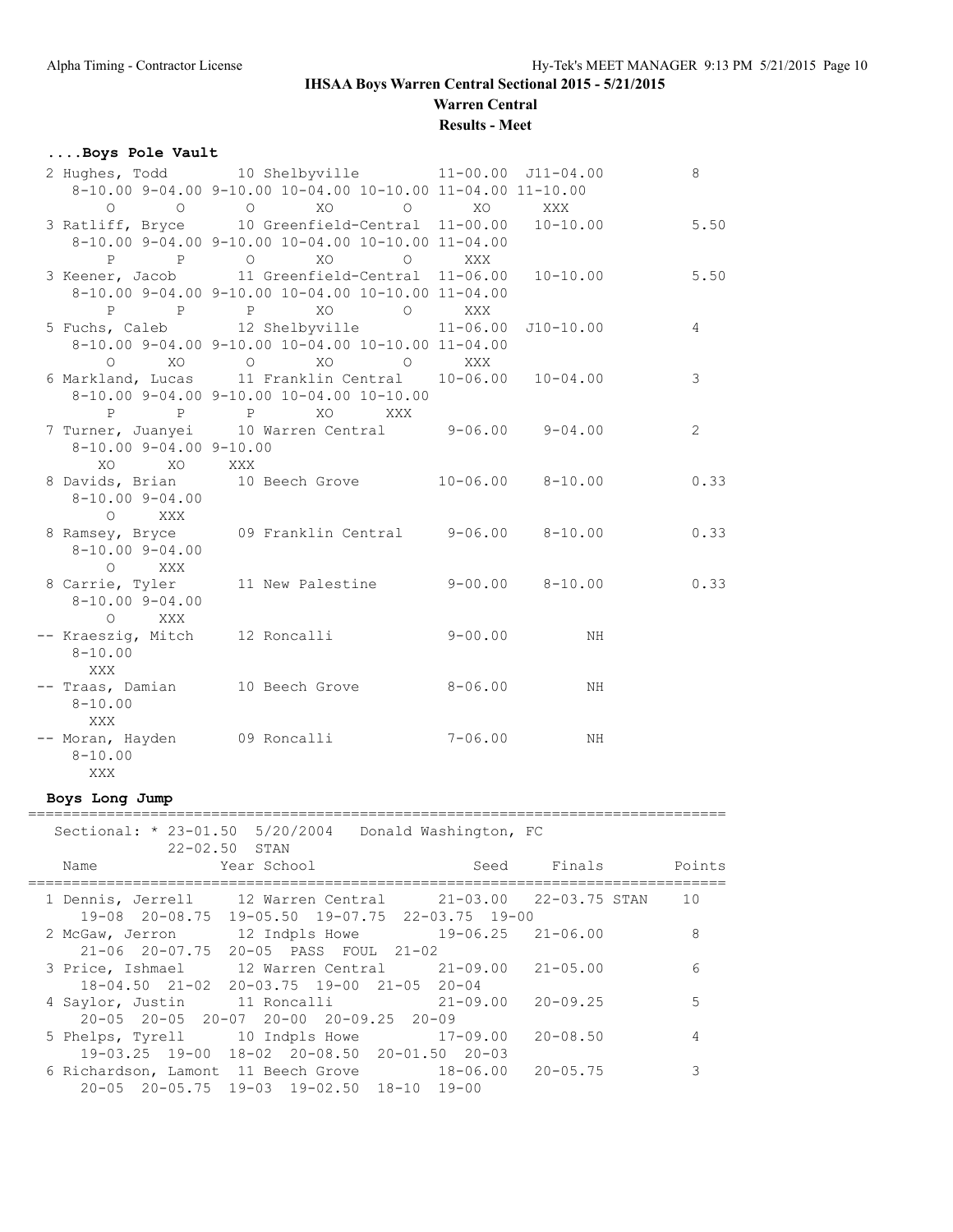# **Warren Central**

### **Results - Meet**

### **....Boys Long Jump**

| 19-11 19-03.50 19-03.75 19-05.50 19-06.50 19-08                                                                    |                                                                                                                                                                                                                          |                            |                                                                                                                                                                                                                                                                                                                                                                                                                   |
|--------------------------------------------------------------------------------------------------------------------|--------------------------------------------------------------------------------------------------------------------------------------------------------------------------------------------------------------------------|----------------------------|-------------------------------------------------------------------------------------------------------------------------------------------------------------------------------------------------------------------------------------------------------------------------------------------------------------------------------------------------------------------------------------------------------------------|
|                                                                                                                    |                                                                                                                                                                                                                          |                            |                                                                                                                                                                                                                                                                                                                                                                                                                   |
| 8 Diemer, Evan 10 Shelbyville 19-02.50 19-08.00 1<br>19-08 18-07.50 19-07.50 17-05 17-10.50 18-00<br>8 Boye Soom 1 |                                                                                                                                                                                                                          |                            |                                                                                                                                                                                                                                                                                                                                                                                                                   |
|                                                                                                                    |                                                                                                                                                                                                                          |                            |                                                                                                                                                                                                                                                                                                                                                                                                                   |
| 9 Rowe, Sean 11 Franklin Central 19-06.00 19-03.75                                                                 |                                                                                                                                                                                                                          |                            |                                                                                                                                                                                                                                                                                                                                                                                                                   |
| 15-08.75 19-03.75 18-00 18-06 18-03.75 19-01.50                                                                    |                                                                                                                                                                                                                          |                            |                                                                                                                                                                                                                                                                                                                                                                                                                   |
| 10 Brown, Braden 09 Greenfield-Central 20-03.25 19-03.00                                                           |                                                                                                                                                                                                                          |                            |                                                                                                                                                                                                                                                                                                                                                                                                                   |
| FOUL FOUL 19-03                                                                                                    |                                                                                                                                                                                                                          |                            |                                                                                                                                                                                                                                                                                                                                                                                                                   |
| 11 Ballinger, Walter 10 Beech Grove 19-10.00 19-02.00                                                              |                                                                                                                                                                                                                          |                            |                                                                                                                                                                                                                                                                                                                                                                                                                   |
| FOUL 18-07.50 19-02                                                                                                |                                                                                                                                                                                                                          |                            |                                                                                                                                                                                                                                                                                                                                                                                                                   |
| 12 Mehki, Mensah 11 Indpls Marshall 17-10.50 19-00.00                                                              |                                                                                                                                                                                                                          |                            |                                                                                                                                                                                                                                                                                                                                                                                                                   |
| 19-00 17-08.50 18-07.25                                                                                            |                                                                                                                                                                                                                          |                            |                                                                                                                                                                                                                                                                                                                                                                                                                   |
| 13 Cunningham, Kurt 10 Roncalli 19-04.00 18-09.75                                                                  |                                                                                                                                                                                                                          |                            |                                                                                                                                                                                                                                                                                                                                                                                                                   |
|                                                                                                                    |                                                                                                                                                                                                                          |                            |                                                                                                                                                                                                                                                                                                                                                                                                                   |
|                                                                                                                    |                                                                                                                                                                                                                          |                            |                                                                                                                                                                                                                                                                                                                                                                                                                   |
|                                                                                                                    |                                                                                                                                                                                                                          |                            |                                                                                                                                                                                                                                                                                                                                                                                                                   |
|                                                                                                                    |                                                                                                                                                                                                                          |                            |                                                                                                                                                                                                                                                                                                                                                                                                                   |
|                                                                                                                    |                                                                                                                                                                                                                          |                            |                                                                                                                                                                                                                                                                                                                                                                                                                   |
|                                                                                                                    |                                                                                                                                                                                                                          |                            |                                                                                                                                                                                                                                                                                                                                                                                                                   |
|                                                                                                                    |                                                                                                                                                                                                                          |                            |                                                                                                                                                                                                                                                                                                                                                                                                                   |
|                                                                                                                    |                                                                                                                                                                                                                          |                            |                                                                                                                                                                                                                                                                                                                                                                                                                   |
|                                                                                                                    |                                                                                                                                                                                                                          |                            |                                                                                                                                                                                                                                                                                                                                                                                                                   |
|                                                                                                                    |                                                                                                                                                                                                                          | $17 - 08.50$               |                                                                                                                                                                                                                                                                                                                                                                                                                   |
|                                                                                                                    |                                                                                                                                                                                                                          |                            |                                                                                                                                                                                                                                                                                                                                                                                                                   |
|                                                                                                                    |                                                                                                                                                                                                                          |                            |                                                                                                                                                                                                                                                                                                                                                                                                                   |
|                                                                                                                    |                                                                                                                                                                                                                          |                            |                                                                                                                                                                                                                                                                                                                                                                                                                   |
|                                                                                                                    |                                                                                                                                                                                                                          |                            |                                                                                                                                                                                                                                                                                                                                                                                                                   |
| 15-00 15-06.50 FOUL                                                                                                |                                                                                                                                                                                                                          |                            |                                                                                                                                                                                                                                                                                                                                                                                                                   |
|                                                                                                                    |                                                                                                                                                                                                                          |                            |                                                                                                                                                                                                                                                                                                                                                                                                                   |
|                                                                                                                    |                                                                                                                                                                                                                          |                            |                                                                                                                                                                                                                                                                                                                                                                                                                   |
|                                                                                                                    | 18-09.75 17-08 18-00.50<br>FOUL 18-05 FOUL<br>18-01.75 18-02.50 18-00.75<br>17-00 18-02 17-07.75<br>$17-08.25$ $18-01.50$ $17-00$<br>$17-01.75$ $16-09$ $17-08.50$<br>17-06.75 17-01.50 16-01.75<br>14-02 12-00 13-08.50 | 18 White, Malik 12 Scecina | 14 Hines, Dontez 10 Franklin Central 18-05.00 18-05.00<br>15 Bear, Anthony 12 Triton Central 18-06.00 18-02.50<br>16 Smith, Luke 09 Greenfield-Central 19-01.50 18-02.00<br>17 Smith, Grant 10 Indpls Lutheran 18-05.00 18-01.50<br>19 Humphrey, Marquis 10 Baptist Academy 17-10.00 17-06.75<br>20 Maxwell, Jacobi 10 New Palestine 17-00.00 15-06.50<br>21 Meunier, Robert 12 Baptist Academy 15-05.00 14-02.00 |

#### **Boys Shot Put**

#### ================================================================================ Sectional: \* 58-03 5/20/2010 Kris Harley, Warren Centr

| 54-11.00 STAN | SECULUMAL, VOTUS V/ZV/ZVIV KIIS-MAIIEY, WALIEM UEMUL          |            |               |
|---------------|---------------------------------------------------------------|------------|---------------|
|               | Name   Year School   Seed Finals   Points                     | ========== |               |
|               | 1 Reed, Tyler 12 Indpls Lutheran 49-08.00 51-00.75            |            | 10            |
|               | 45-11 46-07.50 51-00.75 FOUL 49-04.50 FOUL                    |            |               |
|               | 2 Phillips, Zachary 12 Greenfield-Central 49-06.00 49-04.00   |            | 8             |
|               | 46-02.75 47-08 46-02.50 49-04 FOUL FOUL                       |            |               |
|               | 3 Blakey, Justin 11 Warren Central 50-05.00 48-09.75          |            | 6             |
|               | 46-05 47-06.75 FOUL 48-09.75 FOUL FOUL                        |            |               |
|               | 4 Eisberg, Mike 12 Indpls Lutheran 45-03.00 47-09.00          |            | 5             |
|               | FOUL 44-11.75 44-04 45-09 43-03.75 47-09                      |            |               |
|               | 5 Gayflor, Anthony 12 Franklin Central 43-01.00 45-06.50      |            | 4             |
|               | 42-10.75 FOUL FOUL FOUL 45-06.50 42-01.50                     |            |               |
|               | 6 Canterbury, Nate 12 Scecina 43-01.00 43-11.00               |            | 3             |
|               | $41-08$ $41-04.25$ $39-11.50$ $43-00.25$ $43-11$ $43-06.25$   |            |               |
|               | 7 Kim, Andrew 11 Greenfield-Central 47-01.00 42-08.25         |            | $\mathcal{P}$ |
|               | FOUL 41-03.50 FOUL 42-08.25 42-03.75 FOUL                     |            |               |
|               | 8 English, Will 10 Roncalli 42-08.00 41-11.00                 |            | $\mathbf{1}$  |
|               | 37-09.50 39-01.25 41-03.50 FOUL 39-09 41-11                   |            |               |
|               | 9 Akers, Thomas Tre $11$ Warren Central $42-05.00$ $41-04.50$ |            |               |
|               | 38-08.50 FOUL 41-02 39-08.75 41-04.50 38-10.25                |            |               |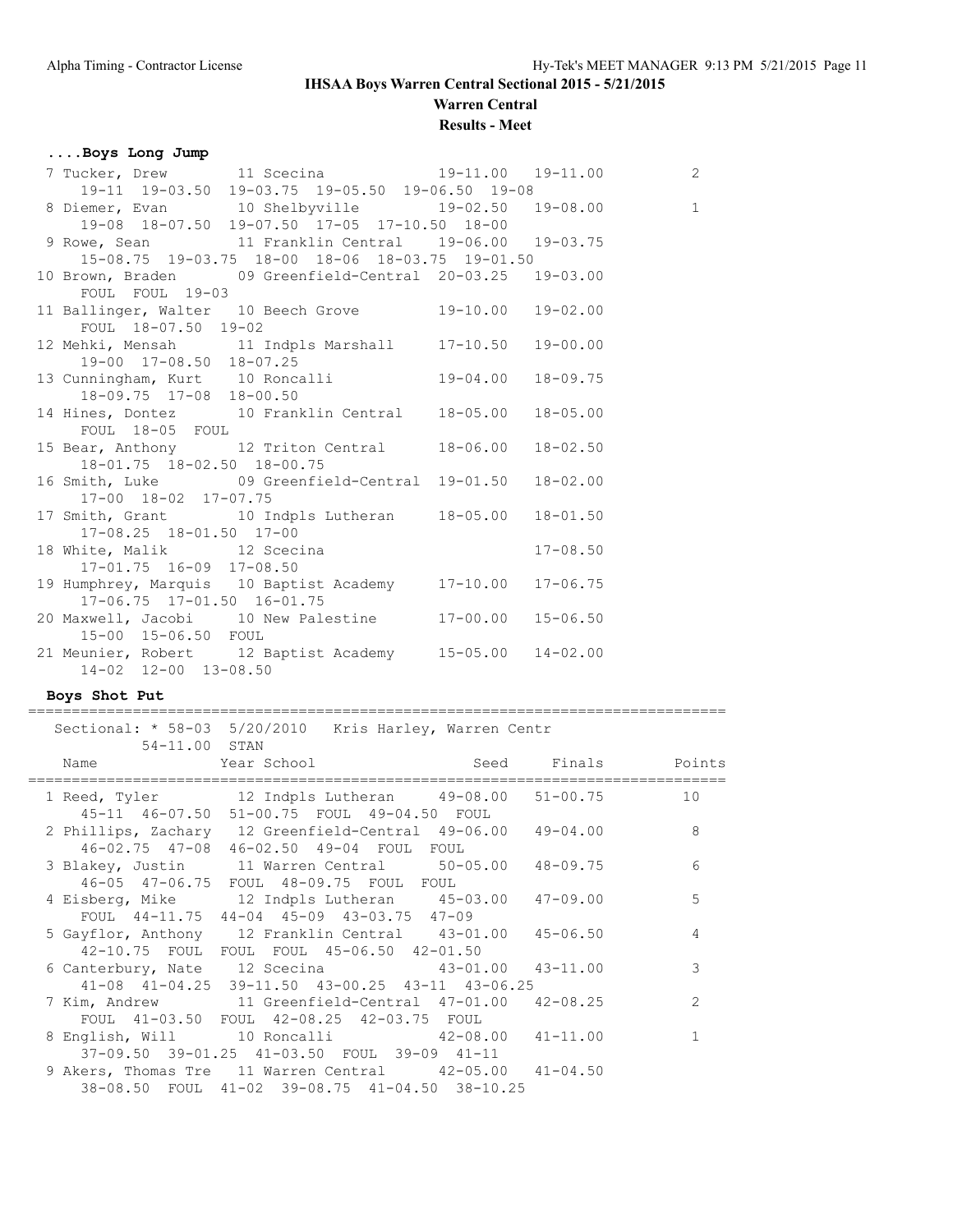# **Warren Central**

**Results - Meet**

#### **....Boys Shot Put**

|                                     | 10 Kendrick, Kendal 10 Franklin Central 44-06.00 41-00.50 |                           |              |  |  |  |  |  |
|-------------------------------------|-----------------------------------------------------------|---------------------------|--------------|--|--|--|--|--|
| $40 - 05.50$ 39-04 $41 - 00.50$     |                                                           |                           |              |  |  |  |  |  |
|                                     | 11 Cooper, Jacob 12 Triton Central 42-06.00 40-03.50      |                           |              |  |  |  |  |  |
| $40 - 03.50$ $36 - 03$ $37 - 06.75$ |                                                           |                           |              |  |  |  |  |  |
|                                     | 12 Burton, Landon 09 New Palestine 40-00.00 39-06.75      |                           |              |  |  |  |  |  |
| 39-04 39-06.75 36-09                |                                                           |                           |              |  |  |  |  |  |
|                                     | 13 Barnett, Ethan 11 Roncalli 41-02.00                    |                           | $38 - 02.25$ |  |  |  |  |  |
| 37-06.50 38-02.25 37-08.75          |                                                           |                           |              |  |  |  |  |  |
|                                     | 14 Brenneman, Nolan 11 Triton Central 37-01.00 38-00.00   |                           |              |  |  |  |  |  |
| 38-00 36-01.50 36-09.50             |                                                           |                           |              |  |  |  |  |  |
|                                     | 15 Young, Matt 12 New Palestine 45-10.00 36-09.50         |                           |              |  |  |  |  |  |
| FOUL 32-03 36-09.50                 |                                                           |                           |              |  |  |  |  |  |
|                                     | 16 Robinson, Dorian 12 Beech Grove                        | $36 - 06.00$ $34 - 07.50$ |              |  |  |  |  |  |
| $32 - 06$ $34 - 07.50$ $28 - 04$    |                                                           |                           |              |  |  |  |  |  |
|                                     | 17 Gilles, Tyler 11 Shelbyville                           | $38 - 07.00$ $34 - 07.25$ |              |  |  |  |  |  |
| 34-02.25 34-07.25 33-02.25          |                                                           |                           |              |  |  |  |  |  |
|                                     | 18 Crafton, Grant 11 Shelbyville                          | $33 - 02.00$ $32 - 02.50$ |              |  |  |  |  |  |
| $27-09$ $31-06$ $32-02.50$          |                                                           |                           |              |  |  |  |  |  |
|                                     |                                                           | $35 - 03.00$              | $31 - 00.00$ |  |  |  |  |  |
| 31-00 FOUL 30-08                    |                                                           |                           |              |  |  |  |  |  |
| 20 Richert, Hunter 12 Beech Grove   |                                                           |                           | $30 - 07.00$ |  |  |  |  |  |
| 28-09 30-01 30-07                   |                                                           |                           |              |  |  |  |  |  |
|                                     | 21 Oberle, Todd 10 Baptist Academy 29-01.50 26-09.50      |                           |              |  |  |  |  |  |
| 26-09.50 25-08 26-08.25             |                                                           |                           |              |  |  |  |  |  |
|                                     |                                                           |                           |              |  |  |  |  |  |

#### **Boys Discus Throw**

#### ================================================================================ Sectional: \* 182-09 5/17/2012 Dyrek Chowning, Warren Centr Sectional: \* 182-09 5/17/2012 Dyrek Chowning, Warren Centr 163-11 STAN Name Year School Seed Finals Points ================================================================================ 1 Phillips, Zachary 12 Greenfield-Central 145-10 154-02.00 10 146-11 151-00 154-02 144-05 147-01 FOUL<br>2 James, Conner 12 Roncalli 161 2 James, Conner 12 Roncalli 161-09 148-07.00 8 134-01 139-08 148-07 132-03 FOUL FOUL 3 Smith, James 11 Warren Central 146-06 140-05.00 6 FOUL FOUL 139-11 140-05 137-02 129-07 4 Cooper, Jacob 12 Triton Central 40-11.25 139-05.00 5 115-00 96-01 121-06 104-01 139-05 126-10 5 Kendrick, Kendal 10 Franklin Central 133-06 138-05.00 4 138-05 135-02 125-11 119-01 116-06 128-02 6 Barnett, Ethan 11 Roncalli 130-10 135-09.00 3 129-10 135-09 132-03 FOUL 109-03 117-11 7 Towne, Ian 11 Franklin Central 138-05 134-02.00 2 113-01 FOUL 133-06 130-07 FOUL 134-02 8 Kim, Andrew 11 Greenfield-Central 22-03.50 124-07.00 1 120-11 FOUL FOUL 124-07 FOUL FOUL 9 Polter, Colton 11 Warren Central 122-07 122-02.00 104-05 122-02 116-06 120-02 120-03 112-06 10 Canterbury, Nate 12 Scecina 131-01 119-08.00 119-08 FOUL FOUL 11 Young, Matt 12 New Palestine 123-00 117-08.00

91-10 FOUL 117-08